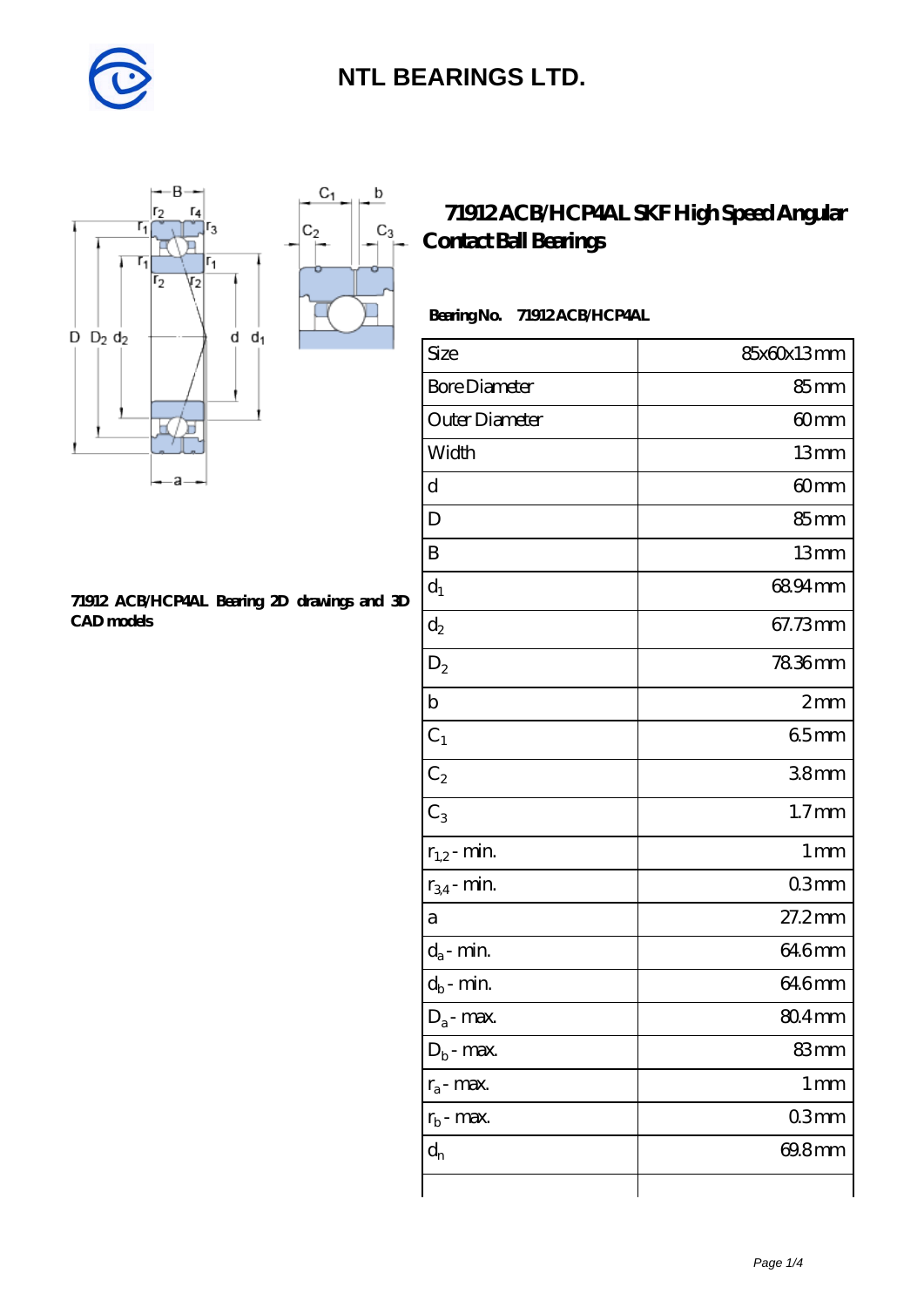

| Basic dynamic load rating -<br>С         | 9.8kN        |
|------------------------------------------|--------------|
| Basic static load rating - $C_0$         | 83kN         |
| Fatigue load limit - $P_u$               | 0355kN       |
| Limiting speed for grease<br>lubrication | 22000r/min   |
| Limiting speed for oil<br>lubrication    | 36000mm/min  |
| Ball - $D_w$                             | 5556mm       |
| Ball - z                                 | 30           |
| $G_{ref}$                                | $277$ cm $3$ |
| Calculation factor - e                   | 068          |
| Calculation factor - $Y_2$               | 0.87         |
| Calculation factor - $Y_0$               | 038          |
| Calculation factor - $X_2$               | 0.41         |
| Calculation factor - $Y_1$               | 092          |
| Calculation factor - $Y_2$               | 1.41         |
| Calculation factor - $Y_0$               | 0.76         |
| Calculation factor - $X_2$               | 067          |
| Preload class A - G <sub>A</sub>         | 57N          |
| Preload class $B - G_B$                  | 115N         |
| Preload class $C - G_C$                  | 340N         |
| Calculation factor - f                   | 1.11         |
| Calculation factor - $f_1$               | 099          |
| Calculation factor - $f_{2A}$            | 1            |
| Calculation factor - $f_{\rm 2B}$        | 1.02         |
| Calculation factor - $f_{\chi}$          | 1.08         |
| Calculation factor - $f_{HC}$            | 1.01         |
| Preload class A                          | 104N/micron  |
| Preload class B                          | 135N/micron  |
|                                          |              |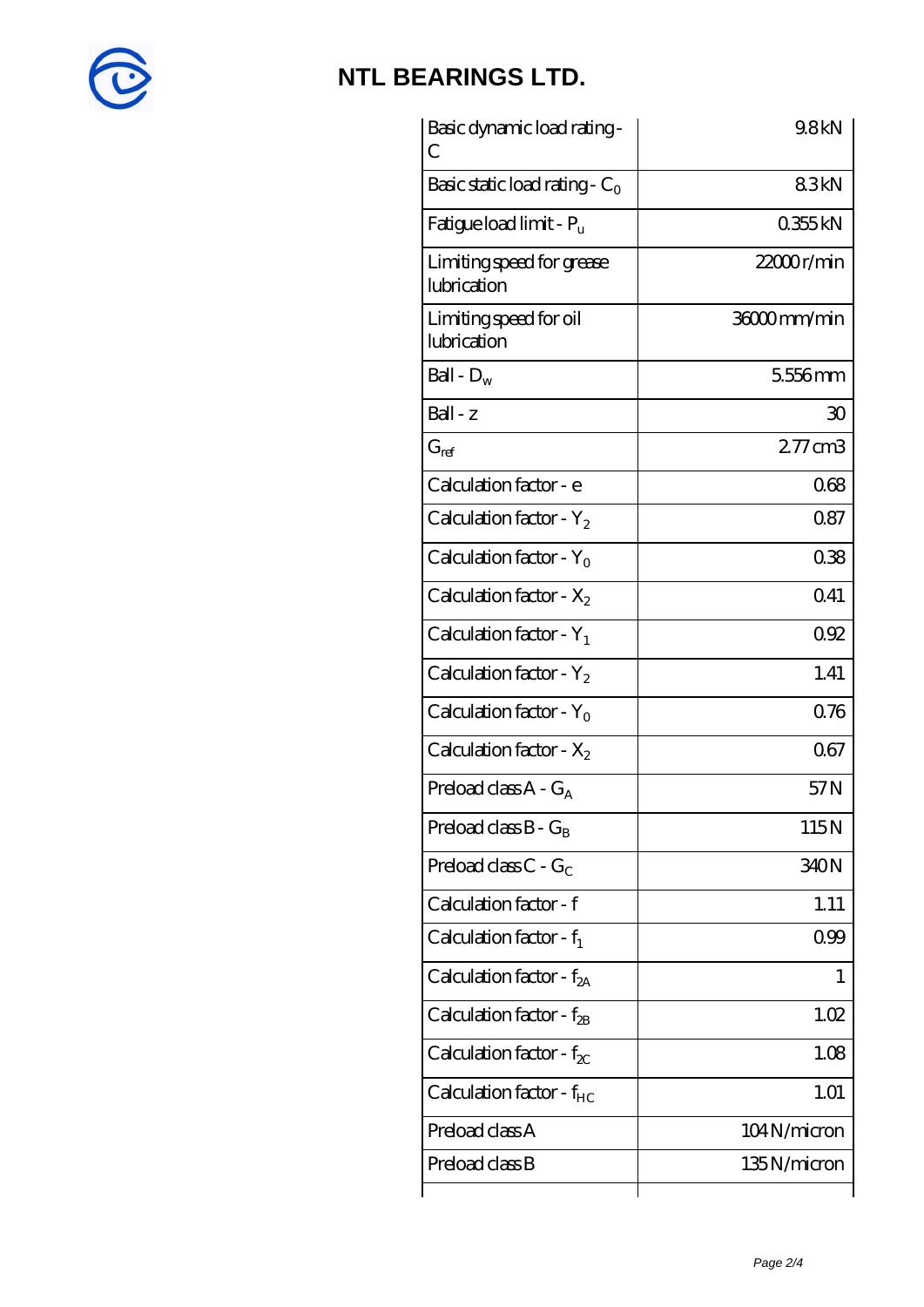

| Preload class C                                      | 204N/micron        |
|------------------------------------------------------|--------------------|
| $d_1$                                                | 6894mm             |
| $\mathrm{d}_2$                                       | 67.73mm            |
| $D_2$                                                | 7836mm             |
| $C_1$                                                | 65mm               |
| $C_2$                                                | 38 <sub>mm</sub>   |
| $C_3$                                                | 1.7 <sub>mm</sub>  |
| $r_{1,2}$ min.                                       | $1 \,\mathrm{mm}$  |
| $r_{34}$ min.                                        | 03mm               |
| $d_a$ min.                                           | 64.6mm             |
| $d_b$ min.                                           | 64.6mm             |
| $D_a$ max.                                           | $804 \text{mm}$    |
| $Db$ max.                                            | 83mm               |
| $r_a$ max.                                           | $1 \,\mathrm{mm}$  |
| $r_{\rm b}$ max.                                     | 03mm               |
| $d_{n}$                                              | 69.8mm             |
| Basic dynamic load rating C                          | 133kN              |
| Basic static load rating $C_0$                       | 134kN              |
| Fatigue load limit P <sub>u</sub>                    | 0355kN             |
| Attainable speed for grease<br>lubrication           | 22000r/min         |
| Attainable speed for oil-air<br>lubrication          | 36000r/min         |
| Ball diameter $D_w$                                  | 5556mm             |
| Number of balls z                                    | 30                 |
| Reference grease quantity<br>$G_{\mathrm{ref}}$      | $277 \text{ cm}^3$ |
| Preload class $A G_A$                                | 57 <sub>N</sub>    |
| Static axial stiffness, preload<br>class A           | $104N/\mu$ m       |
| Preload class $B G_B$                                | 115N               |
| Static axial stiffness, preload<br>$\mathrm{classB}$ | $135N/\mu$ m       |
| Preload class C $G_C$                                | 340N               |